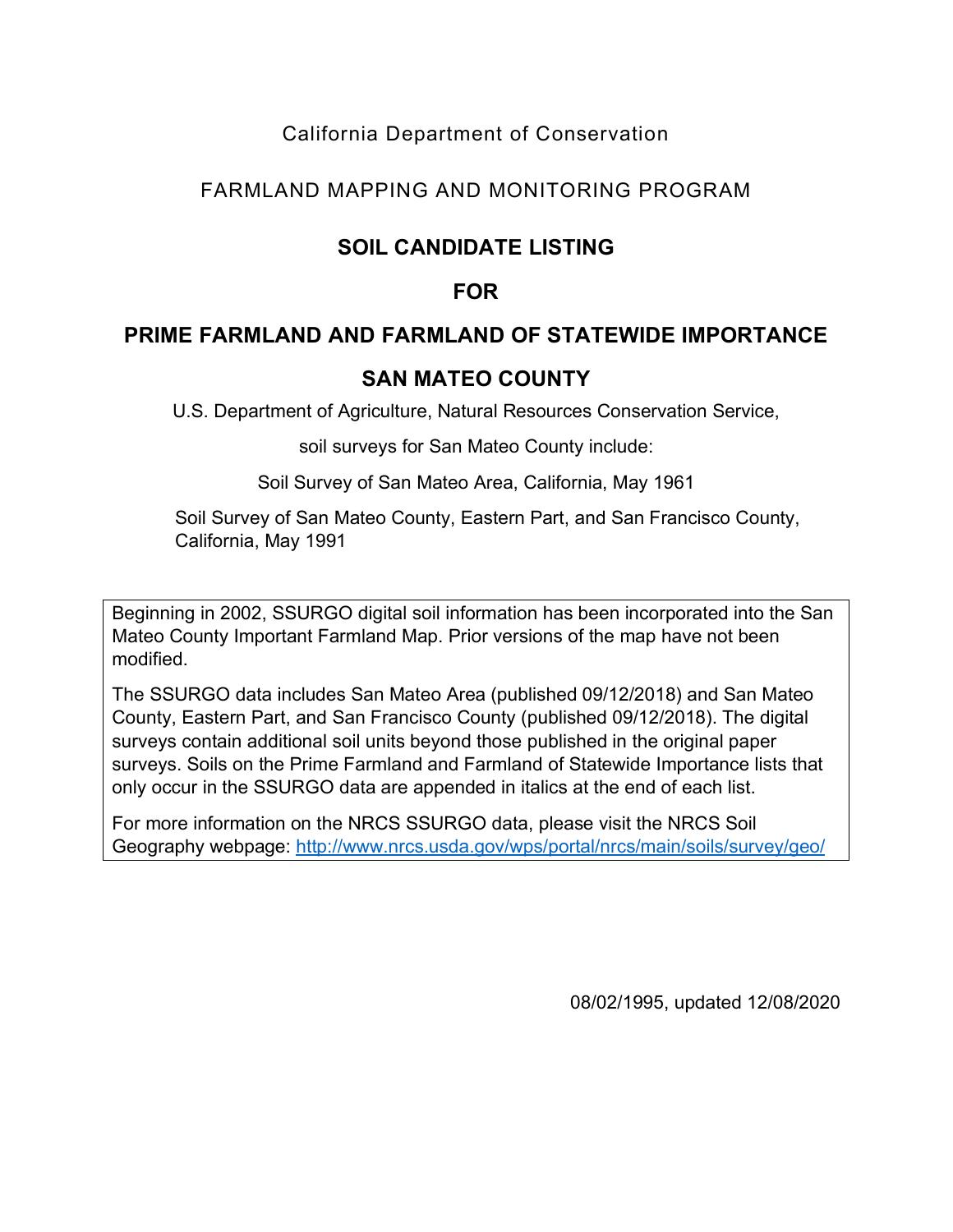THESE SOIL MAPPING UNITS MEET THE CRITERIA FOR PRIME FARMLAND AS OUTLINED IN THE U.S. DEPARTMENT OF AGRICULTURE'S LAND INVENTORY AND MONITORING (LIM) PROJECT FOR THE *SAN MATEO AREA* AND *SAN MATEO COUNTY, EASTERN PART, and SAN FRANCISCO COUNTY*, SOIL SURVEYS.

#### SAN MATEO AREA

| <b>SYMBOL</b>    | <b>NAME</b>                                                            |
|------------------|------------------------------------------------------------------------|
| BaB2             | Baywood sandy loam, gently sloping, eroded                             |
| BaC <sub>2</sub> | Baywood sandy loam, sloping, eroded                                    |
| <b>BcA</b>       | Botella clay loam, 0 to 2 percent slopes                               |
| <b>BcB</b>       | Botella clay loam, 2 to 9 percent slopes                               |
| BdA*             | Botella loam, nearly level, imperfectly drained                        |
| BdB*             | Botella loam, gently sloping, imperfectly drained                      |
| <b>BeB</b>       | Botella loam, 2 to 9 percent slopes                                    |
| $CrA*$           | Corralitos loamy sand, nearly level, imperfectly drained               |
| <b>CsA</b>       | Corralitos sandy loam, nearly level                                    |
| CsB              | Corralitos sandy loam, gently sloping                                  |
| $CtA*$           | Corralitos sandy loam, nearly level, imperfectly drained               |
| $CtB^*$          | Corralitos sandy loam, gently sloping, imperfectly drained             |
| <b>DcA</b>       | Denison clay loam, nearly level                                        |
| DdA*             | Denison clay loam, nearly level, imperfectly drained                   |
| <b>DeA</b>       | Denison coarse sandy loam, nearly level                                |
| <b>DmA</b>       | Denison loam, nearly level                                             |
| <b>DmB</b>       | Denison loam, gently sloping                                           |
| <b>DuA</b>       | Dublin clay, nearly level                                              |
| <b>DuB</b>       | Dublin clay, gently sloping                                            |
| DwA*             | Dublin clay, nearly level, imperfectly drained                         |
| DwB*             | Dublin clay, gently sloping, imperfectly drained                       |
| EhB              | Elkhorn sandy loam, gently sloping                                     |
| Eh <sub>B2</sub> | Elkhorn sandy loam, gently sloping, eroded                             |
| EhC <sub>2</sub> | Elkhorn sandy loam, sloping, eroded                                    |
| EtB              | Elkhorn sandy loam, thick surface, gently sloping                      |
| EtC <sub>2</sub> | Elkhorn sandy loam, thick surface, sloping, eroded                     |
| FaA              | Farallone loam, nearly level                                           |
| FaB              | Farallone loam, gently sloping                                         |
| <b>FcA</b>       | Farallone coarse sandy loam, nearly level                              |
| FcB              | Farallone coarse sandy loam, gently sloping                            |
| FcC <sub>2</sub> | Farallone coarse sandy loam, sloping, eroded                           |
| FsB*             | Farallone coarse sandy loam, over coarse sands, gently sloping, seeped |
| FyB              | Farallone loamy coarse sand, gently sloping                            |
| FyC <sub>2</sub> | Farallone loamy coarse sand, sloping, eroded                           |
| <b>HvB</b>       | Hugo and Josephine loams, very deep, gently sloping                    |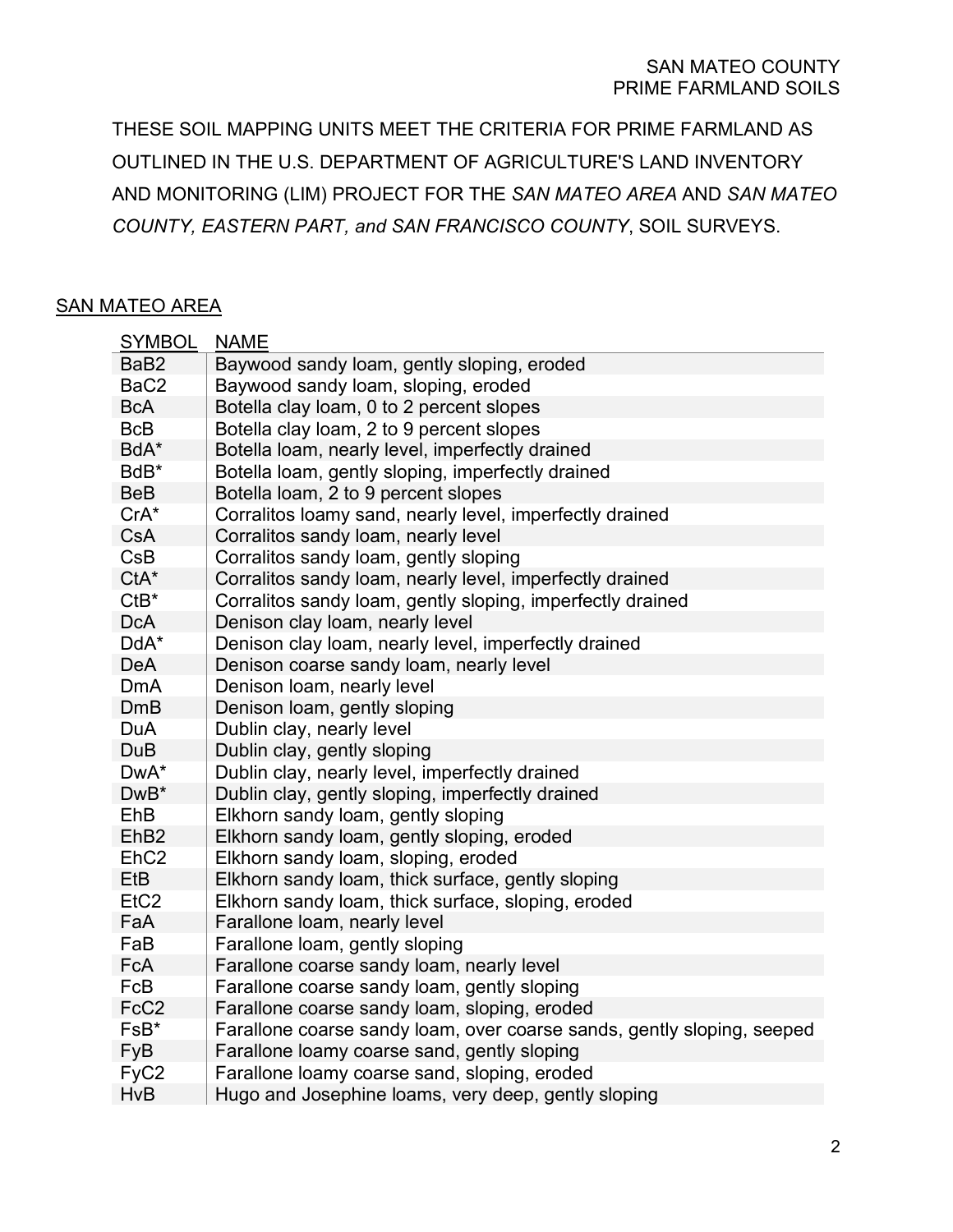#### SAN MATEO COUNTY PRIME FARMLAND SOILS

| <b>SYMBOL</b> | <b>NAME</b>                                                  |
|---------------|--------------------------------------------------------------|
| LmB           | Lockwood loam, gently sloping                                |
| $LoA^*$       | Lockwood loam, nearly level, imperfectly drained             |
| <b>LsB</b>    | Lockwood shaly loam, gently sloping                          |
| LvB2          | Lockwood loam, brown subsoil variant, gently sloping, eroded |
| $LwB*$        | Lockwood loam, gently sloping, seeped                        |
| <b>SkA</b>    | Soquel Ioam, nearly level                                    |
| <b>SkB</b>    | Soquel loam, gently sloping                                  |
| $SmA*$        | Soquel loam, nearly level, imperfectly drained               |
| <b>SoA</b>    | Soquel loam, over clay, nearly level                         |
| SpB*          | Soquel loam, gently sloping, poorly drained                  |
| SsA*          | Soquel loam, over clay, nearly level, imperfectly drained    |
| TuA           | Tunitas clay loam, nearly level                              |
| TuB           | Tunitas clay loam, gently sloping                            |
| TwA*          | Tunitas clay loam, nearly level, imperfectly drained         |
| TwB*          | Tunitas clay loam, gently sloping, imperfectly drained       |
| <b>TxA</b>    | Tunitas loam, nearly level                                   |
| <b>TxB</b>    | Tunitas loam, gently sloping                                 |

\* Prime farmland if drained. (Soils BdA, BdB, CrA, CtA, CtB, DdA, DwA, DwB, FsB, LoA, LwB, SmA, SpB, SsA, TwA, and TwB)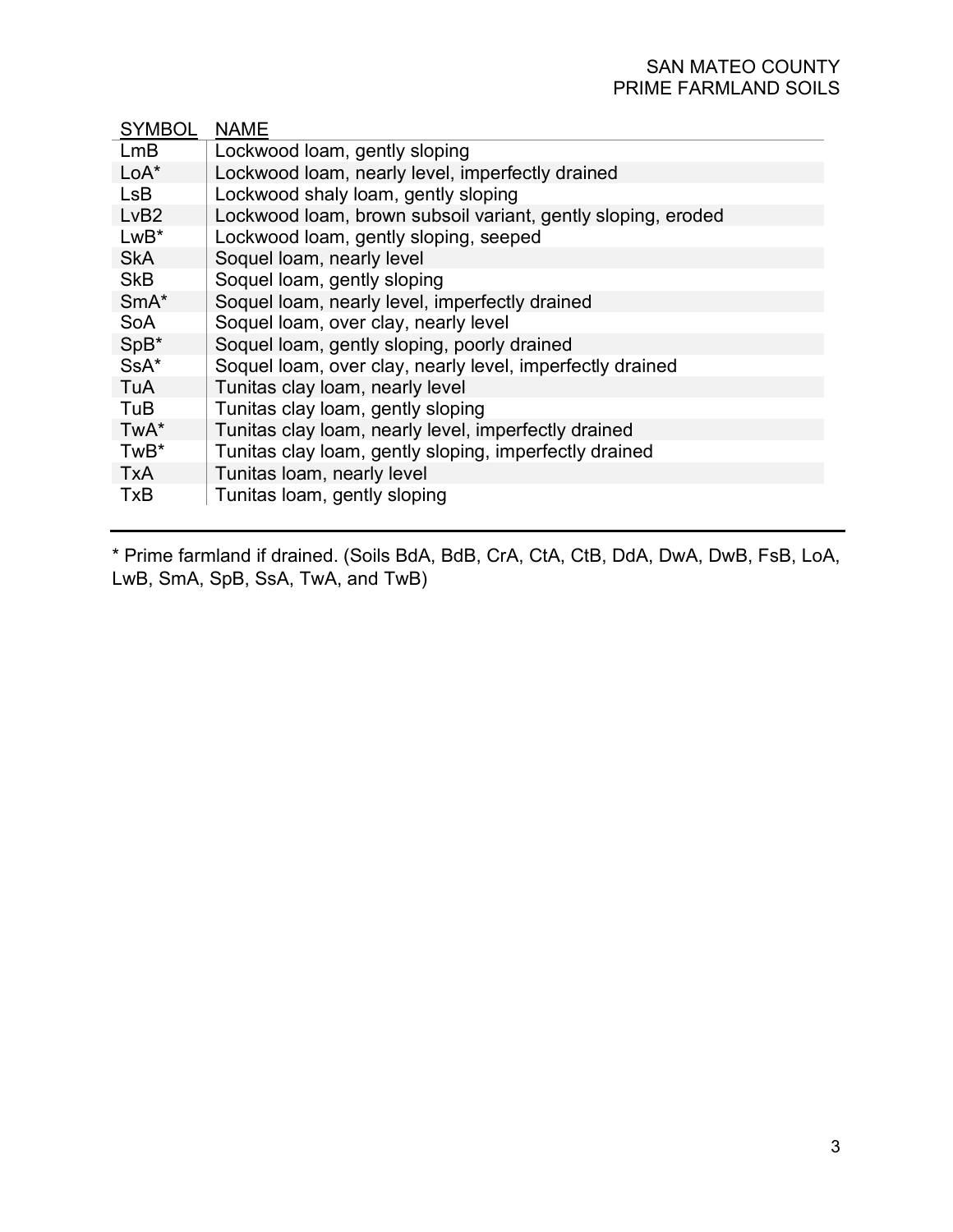#### SAN MATEO COUNTY PRIME FARMLAND SOILS

### SAN MATEO COUNTY, EASTERN PART, and SAN FRANCISCO COUNTY

| SYMBOL NAME |                                                   |
|-------------|---------------------------------------------------|
| 107         | Botella loam, 0 to 5 percent slopes               |
| 108         | Botella-Urban land complex, 0 to 5 percent slopes |

Note: Soil 108 (*Botella-Urban land complex, 0 to 5 percent slopes*) was moved from the Farmland of Statewide Importance List to the Prime Farmland list by NRCS on 07/11/2011.

Note: Soils 130scl (*Urban land-Still complex, 0 to 2 percent slopes*), 131scl (*Urban land-Elpaloalto complex, 0 to 2 percent slopes*), 143scl (*Flaskan sandy clay loam, 5 to 9 percent slopes*), and 169scl (*Urbanland-Elder complex, 0 to 2 percent slopes, protected*) were removed from the Prime Farmland list per NRCS email on 02/20/2019 and will be updated to Web Soil Survey during the 2019 annual refresh in October 2019.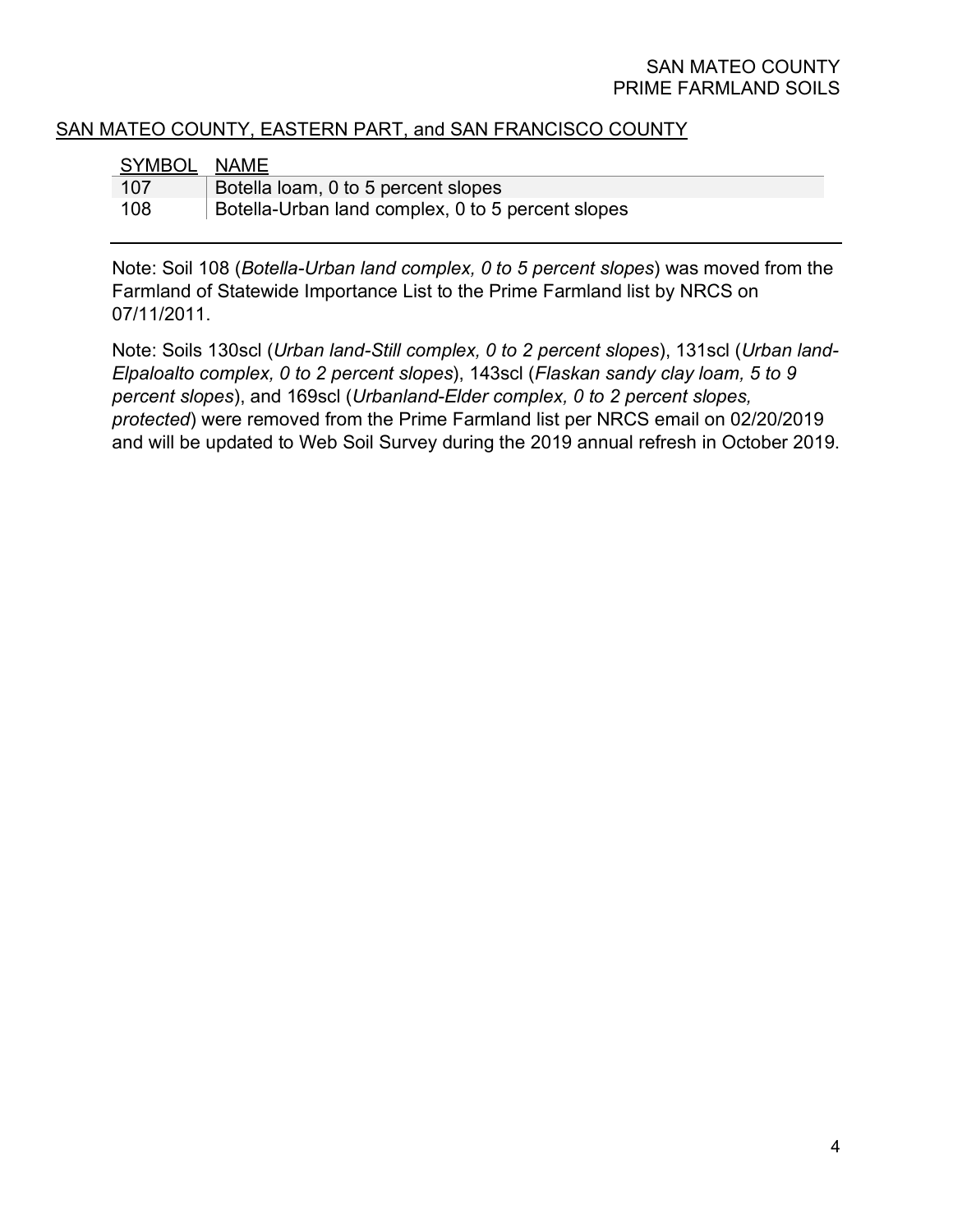#### SAN MATEO COUNTY FARMLAND OF STATEWIDE IMPORTANCE SOILS

THESE SOIL MAPPING UNITS MEET THE CRITERIA FOR FARMLAND OF STATEWIDE IMPORTANCE AS OUTLINED IN THE U.S. DEPARTMENT OF AGRICULTURE'S LAND INVENTORY AND MONITORING (LIM) PROJECT FOR THE *SAN MATEO AREA* AND *SAN MATEO COUNTY, EASTERN PART, and SAN FRANCISCO COUNTY*, SOIL SURVEYS.

#### SAN MATEO AREA

| <b>SYMBOL</b>    | <b>NAME</b>                                                           |
|------------------|-----------------------------------------------------------------------|
| BaD <sub>2</sub> | Baywood sandy loam, moderately steep, eroded                          |
| <b>BfB</b>       | Botella loam, nearly level and gently sloping, poorly drained variant |
| CcC <sub>2</sub> | Cayucos clay loam, sloping, eroded                                    |
| CdC <sub>2</sub> | Cayucos clay loam, deep, sloping, eroded                              |
| CIC <sub>2</sub> | Colma loam, sloping, eroded                                           |
| CmC2             | Colma sandy loam, sloping, eroded                                     |
| DuC <sub>2</sub> | Dublin clay, sloping, eroded                                          |
| FcD <sub>2</sub> | Farallone coarse sandy loam, moderately steep, eroded                 |
| <b>GIB</b>       | Gazos-Lobitos silt loams, gently sloping                              |
| HyC <sub>2</sub> | Hugo and Josephine sandy loams, sloping, eroded                       |
| <b>HzC</b>       | Hugo and Josephine sandy loams, very deep, sloping                    |
| LfC <sub>2</sub> | Lobitos fine sandy loam, sloping, eroded                              |
| MmC <sub>2</sub> | Miramar coarse sandy loam, sloping, eroded                            |
| MmD <sub>2</sub> | Miramar coarse sandy loam, moderately steep, eroded                   |
| <b>SrA</b>       | Soquel loam, over clay, nearly level, poorly drained                  |
| <b>StC</b>       | Sweeney clay, sloping                                                 |
| SwC <sub>2</sub> | Sweeney clay loam, sloping, eroded                                    |
| SxC <sub>2</sub> | Sweeney clay loam, deep, sloping, eroded                              |
| <b>TsB</b>       | Tierra sandy loam, acid variant, gently sloping                       |
| TsC <sub>2</sub> | Tierra sandy loam, acid variant, sloping, eroded                      |
| TuC <sub>2</sub> | Tunitas clay loam, sloping, eroded                                    |
| TxC <sub>2</sub> | Tunitas loam, sloping, eroded                                         |
| <b>WaA</b>       | Watsonville clay loam, nearly level                                   |
| WaB              | Watsonville clay loam, gently sloping                                 |
| WaC <sub>2</sub> | Watsonville clay loam, sloping, eroded                                |
| WtB2             | Watsonville sandy loam, thick surface, gently sloping, eroded         |